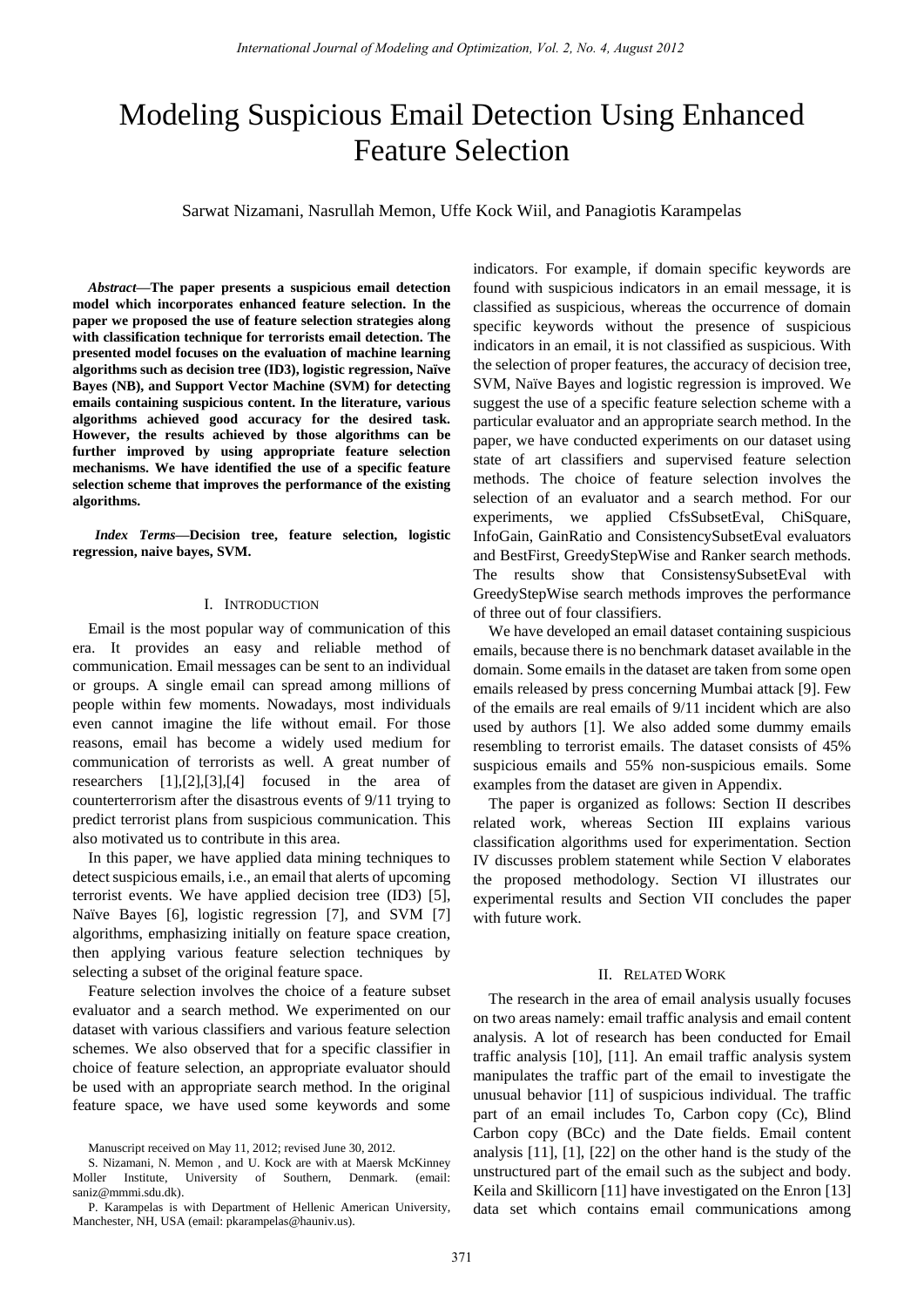employees of an organization who were involved in the collapse of the organization. The authors [1] have applied ID3 algorithm to detect suspicious emails by using keyword base approach and by applying rules. They have not used any information regarding the context of the identified keywords in the emails. S. Appavu & R. Rajaram  $[2]$  have applied association rule mining to detect suspicious emails with the additional benefits of classifying the (suspicious in terms of terror plots) emails further into specialized classes such as suspicious alert or suspicious info. This system decides whether the email can be classified as suspicious alert in the presence of suspicious keyword in the future tense otherwise only it is classified as suspicious info. The authors [14], [15] incorporated feature selection strategies along with classification systems. According to [15], by using feature selection methods one can improve the accuracy, applicability, and understandability of the learning process. Selvakuberan et al. [14] have applied filtered feature selection methods [16] on web page classification; according to their results the evaluator CfsSubsetEval yields better performance with search methods BestFirst, Ranker search, and Forward selection. Pineda-Bautista et al. [17] proposed a method for selecting the subset of features for each class in multi-class classification task. The classifiers that were used by the authors were Naive Baye's (NB) [6], k-Nearest Neighbors (k-NN) [17], C4.5 [19], and MultiLayer Perceptron (MLP). The authors trained the classifier for each class separately by using only the features of that particular class. Durant and Smith [20] have emphasized the use of a feature selection method for achieving accuracy of sentiment classification. They proposed to apply CfsSubsetEval with the BestFirst search method.

The ID3 (a type of decision tree) [21], algorithm is mostly used for email classification and content analysis systems [1], [2]. In the classification experiments for email spam filtering [21], decision tree classifiers outperform the other classifiers like SVM [23], neural networks [24], and others. SVM have also been applied for content extraction in the terrorism domain [25]. The method focuses on the context along with keywords. In general terms, features are collection of patterns on which the classification task is performed. Indeed, selecting an optimal set of features is generally difficult, both theoretically and empirically [25]. For the classification tasks, the proper strategy for feature selection is of utmost importance as emphasized in [27]. In this paper, we compare the evaluation of state of art decision tree, logistic regression, SVM, and Na  $\ddot{v}e$  Bayes [6] algorithms first without explicitly selecting features and then with various feature selection approaches. Our experiments show that choosing the most appropriate feature selection method can significantly improve the performance accuracy of existing state of the art classification algorithms for detection of suspicious emails.

#### III. CLASSIFICATION ALGORITHMS

### *A. Decision Tree*

 A decision tree [5], [19] consists of two types of nodes, namely; internal and external. Internal nodes correspond to attributes selected by decision tree algorithm for making decision at specific level of hierarchy. The branches coming out from these internal nodes are the values of that attribute. The attribute at top level of hierarchy in the tree has more power of classifying the instances of different classes. The external nodes in the tree correspond to the decision classes. Decision tree classifiers have some advantages over other classifiers, i.e., it is simple to build, its generated rules are easily interpretable by human and it is an inductive algorithm. Its accuracy can be very high, if an adequate training set is provided. There have been many decision tree algorithms developed through the time. Iterative Dochotomiser3 (ID3) [5] has remained the choice of data mining research community for many years. Beside its salient it has also some restrictions, i.e., ID3 can only deal with categorical attributes, it cannot handle missing values and it is not incremental. This led to the development of C4.5 [19] algorithm which can address the restrictions of ID3.

# *B. Naive Bayes (NB)*

Na ïve Bayes [6] is a generative classification method that is based on Bayes theorem. It calculates the prior probabilities of each class and probabilities of each attribute in each class. It assumes that the probabilities of each attribute are independent of each other. At the time of classification it uses the prior probabilities of each class and the probabilities of the observed attributes. The class with highest probability is assigned to the instance being classified.

#### *C. Support Vector Machine (SVM)*

SVM is a discriminative supervised machine learning technique of classification. SVM applies Vapnik's statistical learning theory [7] to train classifiers. SVM has some salient features for which it has been considered as state of art in the classification tasks. SVM has been used for text classification, hand written digit detection and many other classification tasks. Some of its unique features are: it can work well in a very high dimensional feature space, it uses only a subset of original training set to make decision boundary called support vectors and it is also suitable for non-linearly separable data (it uses kernel trick). Author [28] has described a number of features that explain why SVM is ideal for text classification tasks.

# *D. Logistic Regression*

Logistic Regression [7] belongs to the generalized linear model category of statistical models. It can predict a discrete outcome from a set of variables that may be categorical, numerical, continuous or dichotomous.

## IV. PROBLEM STATEMENT

The problem under consideration is to identify emails that contain suspicious contents indicating future terrorism events. We consider the task of suspicious email detection as a classification task. We start with a training set  $T = \{e_1, e_2,$  $e_3... e_m$ } and class labels isSuspicious = {Yes, No}. Each email is given a label. The purpose is to formulate a model that learns from the training set and is able to classify a new email sample as either suspicious or non-suspicious.

We cannot deny the importance of email that is a major source of communication among most individuals and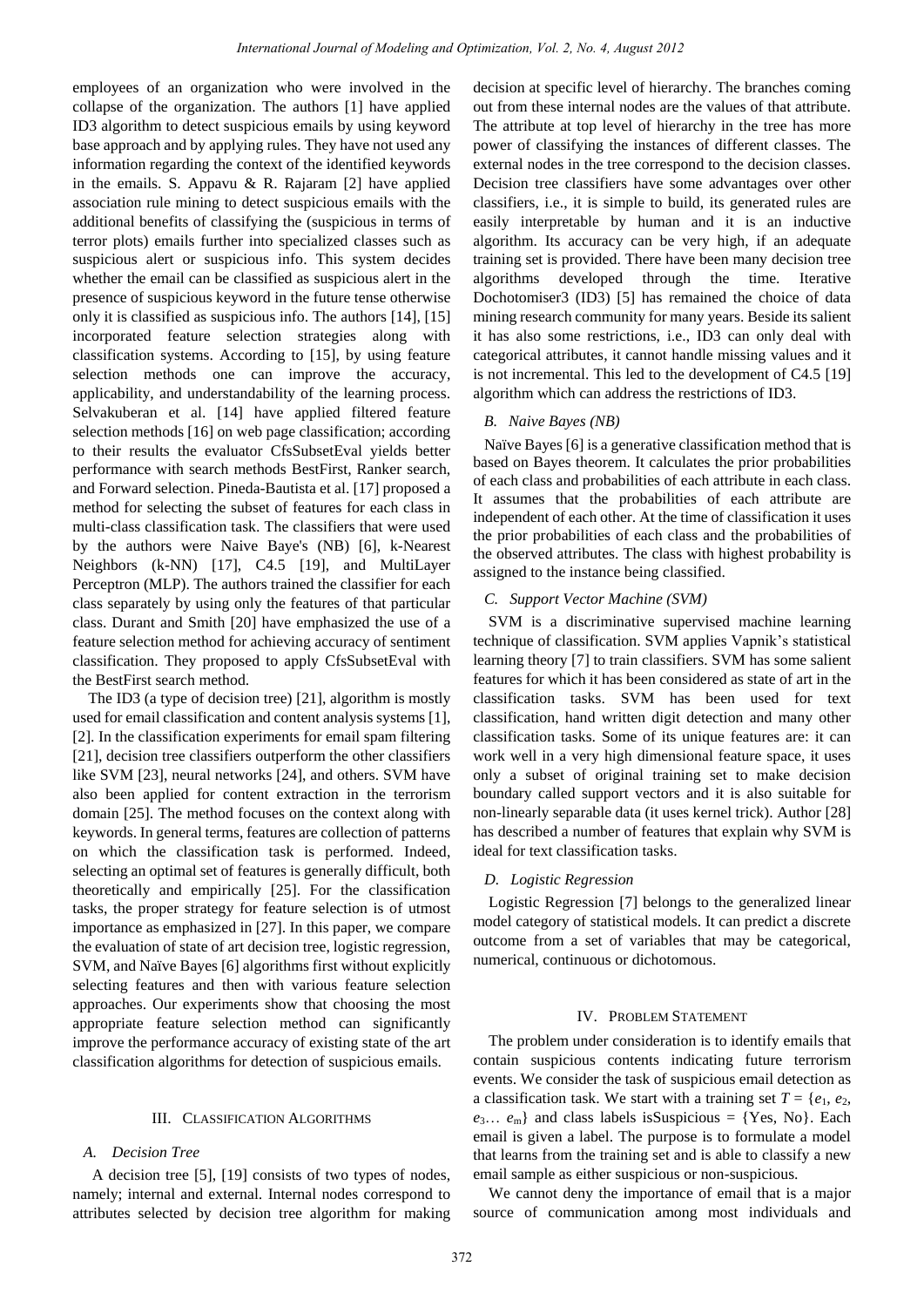organizations, including terrorists and terrorist organizations. From this major source of communication, we can potentially locate evidence of future terrorist events. We propose a methodology to find clues about such events through email communication before those events take place. The proposed system first extracts useful features from the email body. If such features present in a certain combination,

the email is marked as suspicious and the evidence of a potential future terrorist event is captured. If some features i.e., keywords are present but not others i.e., suspicious indicators, it may just be an email discussing past events, maybe condemning the events and so on. In the paper, we extracted the features (that are suspicious) along with the context. For example: an email body contains the message text as: "All the true Muslims condemn the terrorist attacks of 9/11." In the sentence, the keywords "terrorist" and "attack" are used but they do not indicate a future attack due to the presence of another feature "condemn." In the following section we present the methodology for problem under consideration.

## V. PROPOSED METHODOLOGY

Our proposed methodology uses machine learning techniques to detect the suspicious emails. It evaluates the performance of four classifiers with feature selection strategies. The algorithm for proposed methodology is given in the Fig. 1.

```
SED-FS(N)
[Initialize Classifiers] Classifier[4] = {Logistic, NB, ID3,
SVM}
[Initialize Feature Selection] FS[10] = {WFS, CFS-BFS,
CFS-GSS, CFS-RS, CSE-BFS, CSE-GSS, CSE-RS, IG-R,
GR-R, Chi-RFor(i = 1 to 4)For (i = 1 to 10)
                 Apply FS[j]Classify using classifier[i]
                 For (k = 1 to N)If(y_{ij} = y_k)N_e = N_e + IEnd for
                 Accuracy[i][j] = N_c/N*100Output = Accuracy[i][j]Endfor
Endfor
```
Fig. 1. Suspicious email detection algorithm

The algorithm described in Fig. 1, illustrates the way suspicious email detection model works. In the algorithm, the variable FS is an array of 10 feature selection strategies and has the values as initialized for various feature selection schemes. WFS stands for Without Feature Selection, CFS-BFS stands for CfsSubSetEval and Best First Search method, CFS-GSS stands CfsSubSetEval and Greedy Stepwise Search method, CFS-RS stands for CfsSubSetEval and Rank Search method, CSE-BFS stands for ConsistencySubsetEval and BestFirst Search method, CSE-GSS stands for ConsistencySubsetEval and GreedyStepwise Search method while CSE-RS stands for ConsistencySubsetEval and Rank Search method, IG-R stands for InfoGain and Ranker search method, GR-R stands for GainRatio evaluation and Ranker search method where Chi-R stands for ChiSquare evaluation and Ranker search methods.

 As the significance of feature selection strategy in the task of email classification has been identified, the next subsection discusses it analytically. In the following section, the system architecture is described to clarify how the feature selection presented is incorporated with the classifiers.

# *A. Feature Selection*

Feature selection is a way to select a subset of the original feature space. The number of features in the space affects the computation time and also the accuracy of the classifier. The key idea behind feature selection is to search a feasible subset of features by evaluating them, through some evaluators [14]. In this paper we focus on proper feature selection by which we could achieve relatively better performance of the required task even with the existing algorithms. Feature F is defined as a vector of *K* and *I* and it is the original feature space:

$$
F = \{K_1, K_2, \dots, K_n, I_1, I_2, \dots, I_n\}
$$
 (1)

K is a vector of n keywords and I is a vector of indicators. Among the indicators some indicators make the email suspicious and some make the email non suspicious:

$$
I = I_{\rm s} + I_{\rm n} \tag{2}
$$

isSuspicious is a function over *K* and *I*:

isSuspicious (K,I) = "Yes", if (K=1 and Is = 1) isSuspicious (K,I) = "Yes", if (K =1 and Is = 1 and In = 1) isSuspicious (K,I) = "No", if (K=1 and In = 1) isSuspicious (K,I) = "No", if (K=1 and Is = 0 and In = 1) (3)

In the proposed approach we have not only used the terrorism domain keywords as features but also certain indicators such as the word 'condemn' as presented in the previous example. If a keyword is used in combination with a non-suspicious indicator, then it is not an indication of an upcoming terrorist event.

For our task, we have applied a supervised filtered feature selection method [16] because our task is a typical supervised machine learning classification task.

In the feature selection process we have applied CfsSubsetEval, ConsistenceySubsetEval, InfoGain, GainRatio, and ChiSquare evaluators and BestFirst, GreedyStepwise and Ranker search methods. We have applied various combinations of evaluators and search methods and applied them on each of the four state of the art classifiers.

# *B. System Architecture*

The strategy used in the proposed system, for feature selection and generation is the one that it is kept outside the main classification engine, which contains different classification algorithms. This means that the feature selection is applied before classification. We used the well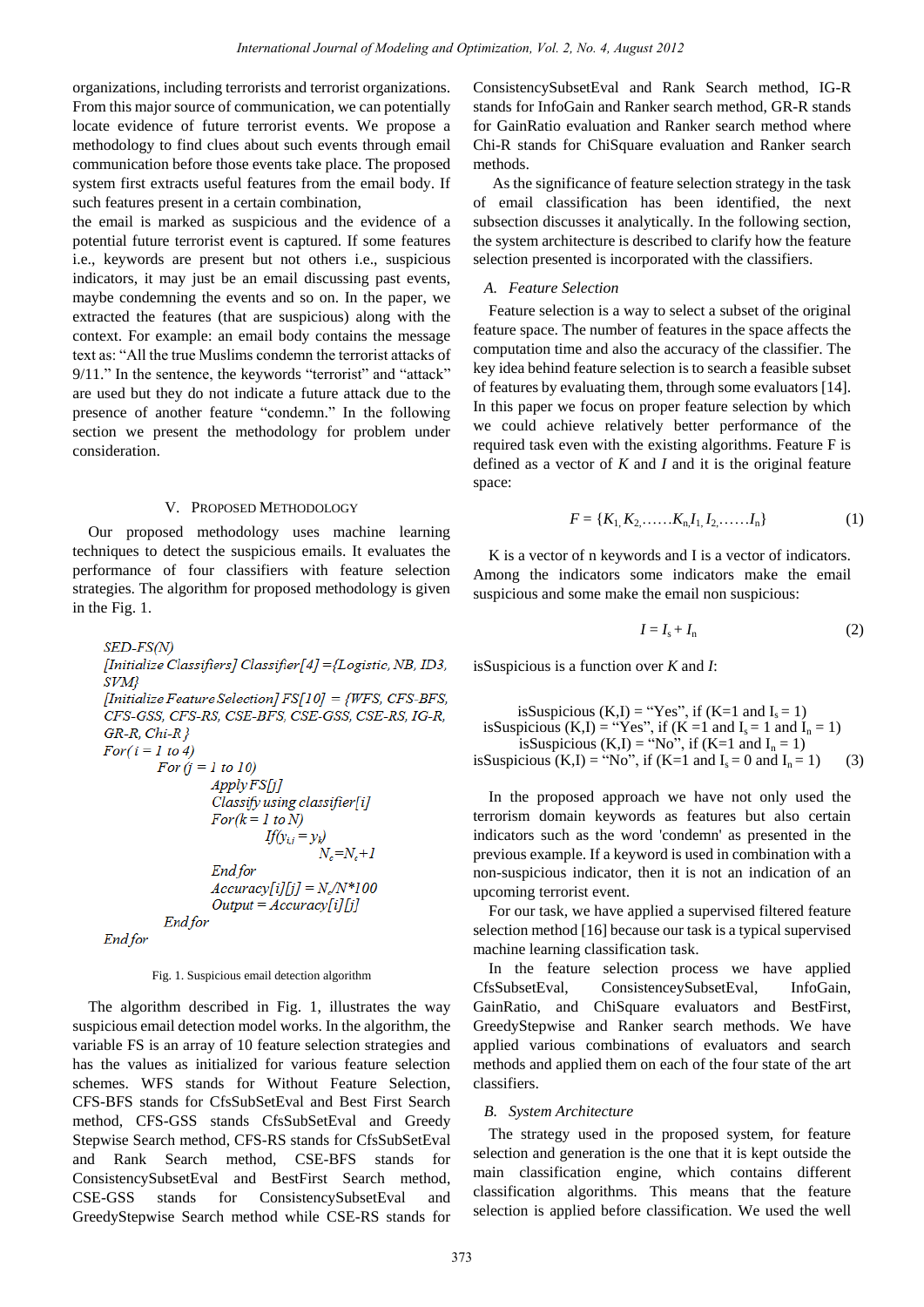known open source data mining tool WEKA (Waikato Environment for Knowledge Analysis) [29]software for our feature selection and classification purposes.

Initially a text message is given as input and then feature selection strategies are applied. Extracted features are recorded in the ARFF file format which is the WEKA specific form of a Comma Separated Values (CSV) file. WEKA expects the input file to be in ARFF format. The communication between WEKA and our proposed system takes place with the help of data file exchanges. The original feature space is generated separately from WEKA with the help of a rule execution engine. The rest of the feature selection methods are applied manually from WEKA's filter feature selection. The email content is inspected and the rules are derived from the keywords and indicators in corresponding repositories. The rule execution engine executes these rules and the results of rule execution are used by the feature function factory to formulate the corresponding feature functions. The derived feature functions are kept in a feature function repository for future reuse. These features are applied on the decision tree, Na  $\ddot{v}$ e Bayes, SVM, and Logistic Regression classifiers to classify emails as suspicious or non suspicious. The described system architecture is shown in Fig. 2.



Fig. 2. System architecture

#### VI. EXPERIMENTAL RESULTS

Our experiments were conducted using the steps defined in the algorithm given in Fig. 1. For conducting the experiments as mentioned before we used WEKA data mining tool. We have developed the terror email dataset from various sources like news groups. We also have used some emails that are used by authors [1],[2]. Some other emails are also dummy emails. The reason for developing such a dataset is because to the best of our knowledge, there is no such benchmark email dataset available in the counterterrorism domain.

For evaluating our experimental results we have used 10 fold cross validation. In this method the dataset is divided into 10 subsets and the algorithm runs in ten passes. In each pass one subset is used for testing and the rest nine of them are used as training sets. In each pass a new test set is selected and finally the average accuracy is returned. The accuracy A is measured as

$$
A = \frac{1}{p} \sum_{i=1}^{p} ac_i
$$
 (4)

where ac is the accuracy of correctly classified emails in pass *i* and *p* is the total number of passes. The experimental results show that the accuracy of the suspicious email detection task not only depends on the classifier itself but also on the feature selection strategy. Firstly, we conducted the experiments without using any feature selection strategy. This resulted in a relatively poor accuracy of the four algorithms. The results can be observed in Table II. Secondly, the experiments were conducted by applying feature selection strategies on each of the classification algorithms. Finally, the accuracies of the algorithms were compared with and without various feature selection methods. The results which are illustrated in TableII showed the highest accuracy. The results highlighted using bold face illustrates the second highest accuracy.

The accuracy of the logistic regression algorithm has been increased from 69.64% to 83.92%. Performance of the decision tree algorithm has been increased from 78.57% to 83.92%. The Naïve Bayes algorithm increased its performance from 69.64% to 78.57%. Finally, the SVM algorithm increased its performance from 73.21% to 80.35%.

The effect of each feature selection method on each of the algorithms, i.e. ID3, Naive Bayes, logistic regression and SVM is depicted in the graph Figures 3, 4, 5 and 6 respectively. It can also be observed from the results that an appropriate feature selection strategy greatly affects the performance of the logistic regression algorithm. ID3 is the best among them when no feature selection method is applied and also achieves maximum performance with feature selection. From the experiments it can be observed that with the feature selection method ConsistencySubsetEval (evaluator) and GreedyStepwise (search method) three of the four classifiers achieved the maximum performance – except the Naïve Bayes. Using feature selection methods like ChiSquare, InfoGain, and GainRatio with the Ranker search method resulted in the same accuracy of all the classifiers as without any feature selection method applied.

For the sake of space in graphs in Figures 3, 4, 5 and 6 we assign label to each feature selection scheme in Table I.

TABLE I: FEATURE SELECTION SCHEMES AND CORRESPONDING LABELS

| Label | <b>Feature Selection Scheme</b>              |
|-------|----------------------------------------------|
| 1     | <b>Without Feature Selection</b>             |
| 2     | CfsSubsetEval, BestFirst Search              |
| 3     | CfsSubsetEval, GreedyStepwise Search         |
| 4     | CfsSubsetEval, RankSearch                    |
| 5     | ConsistencySubsetEval, BestFirst Search      |
| 6     | ConsistencySubsetEval, GreedyStepwise Search |
| 7     | ConsistencySubsetEval, Rank Search           |
| 8     | GainRatio, Ranker Search                     |
| 9     | InfoGain, Ranker Search                      |
| 10    | ChiSquare, Ranker Search                     |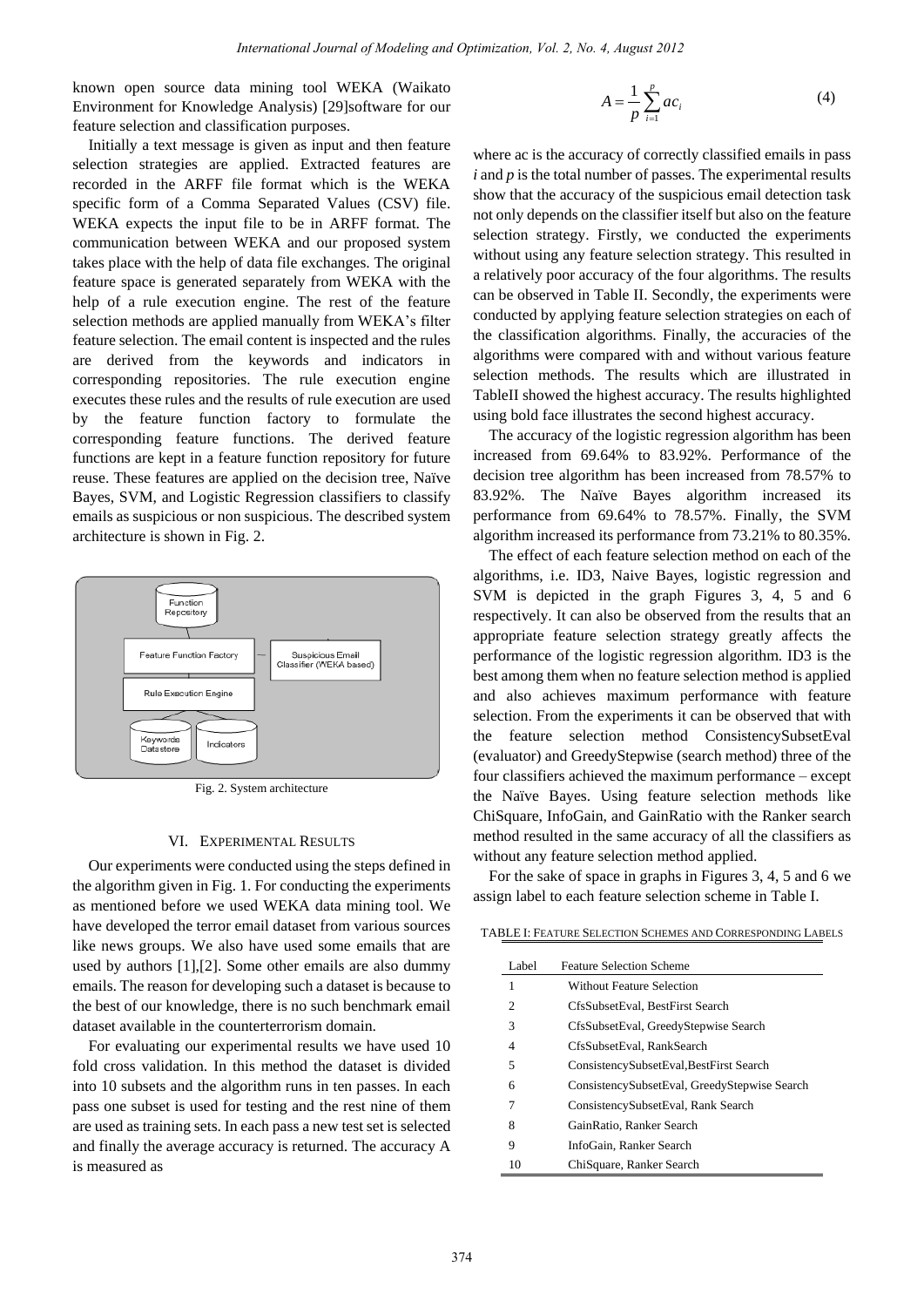| Method                                       | Logistic<br>regression | ID3    | Na ive Bayes | <b>SVM</b><br>linear |
|----------------------------------------------|------------------------|--------|--------------|----------------------|
| <b>Without Feature Selection</b>             | 69.64%                 | 78.57% | 69.64%       | 73.21%               |
| CfsSubsetEval, BestFirst Search              | 83.92%                 | 80.35% | 78.57%       | 80.35%               |
| CfsSubsetEval, GreedyStepwise Search         | 83.92%                 | 83.92% | 76.78%       | 78.57%               |
| CfsSubsetEval, RankSearch                    | 75.00%                 | 75.00% | 76.78%       | 73.21%               |
| ConsistencySubsetEval, BestFirst Search      | 82.14%                 | 80.35% | 78.57%       | 80.35%               |
| ConsistencySubsetEval, GreedyStepwise Search | 83.92%                 | 83.92% | 76.78%       | 80.35%               |
| ConsistencySubsetEval, Rank Search           | 76.78%                 | 75.00% | 75.00%       | 73.21%               |
| GainRatio, Ranker Search                     | 69.64%                 | 78.57% | 69.64%       | 73.21%               |
| InfoGain, Ranker Search                      | 69.64%                 | 78.57% | 69.64%       | 73.21%               |
| ChiSquare, Ranker Search                     | 69.64%                 | 78.57% | 69.64%       | 73.21%               |

# VII. CONCLUSION AND FUTURE WORK

In this paper, we have presented suspicious email detection strategies using various classifiers and different feature selection methods. We concluded that in the specific task, the decision tree algorithm (ID3) outperformed the rest of the state of the art classifiers as Na ïve Bayes, SVM, and logistic regression. After applying the appropriate feature selection strategy, the logistic regression algorithm also gave the maximum performance together with the decision tree algorithm. We also concluded that a feature selection strategy using ConsistencySubsetEval (as evaluator) and GreedyStepwise (as search method) achieves the maximum performance gain in terms of accuracy. In the future, we plan to also apply classifier based feature selection method for the specific task. We also plan to apply feature selection method on boosting algorithm for suspicious email detection task. At the moment, the experiments are conducted in relatively small dataset but in the future, we are planning to construct a larger dataset from terrorist statements derived from news groups, blogs, forums and terrorist websites.



Fig. 3. Impact of feature selection in ID3





Fig. 5. Impact of feature selection in logistic regression



Fig. 6. Impact of feature selection in SVM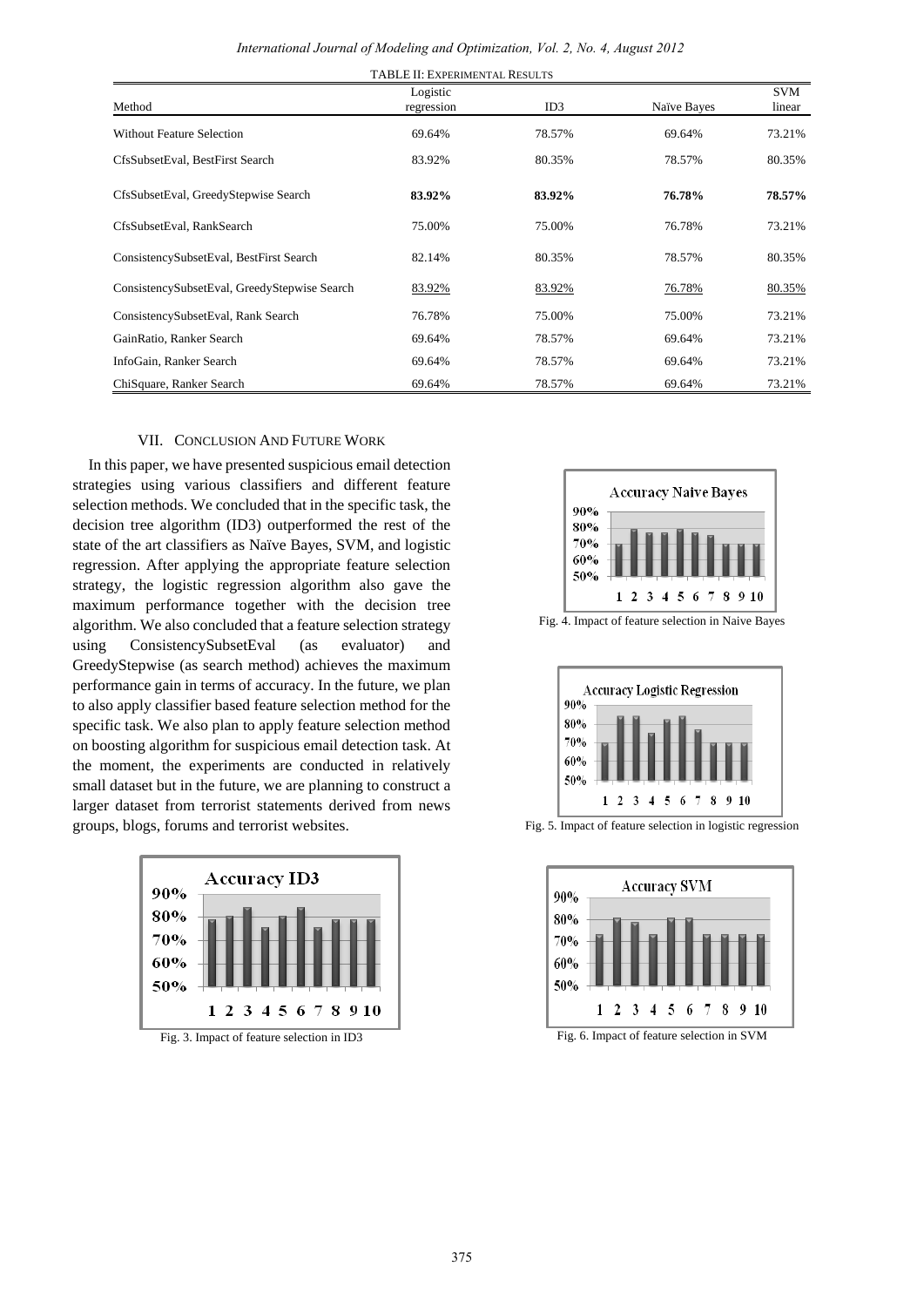#### APPENDIX

#### Some emails from the dataset

Email 1.

Dear Ali

The incidence of 9/11 is really a big disaster. Many innocents become the victims of it. We all muslims do condemn it.

God bless everyone.

Regards Abid

Email 2.

Dear

Hope you will be fine. What about preparations of our plan, I have completed all the preparations. This time there must be a big disaster. We will meet there exactly at 2 o'clock.

Regards

#### Anne

#### **REFERENCES**

- [1] S. Appavu, R. Rajaram, "Suspicious email detection via decision tree: a data mining approach," *Journal of Computing and Information Technology -CIT 15* , 2007, pp. 161-169.
- [2] S. Appavu and R. Rajaram, "Association rule mining for suspicious email detection: a data mining approach," in *Proc. of the IEEE International Conference on Intelligence and Security Informatics*, New Jersey, USA, 2007, pp. 316-323.
- [3] S. Appavu and R. Rajaram, "Learning to classify threatening e-mail," *Int. Journal of Artificial Intelligence and Soft Computing*. vol. 1, no. 1, 2008, pp. 39-51.
- [4] J. Allanach, H. Tu, S. Singh, P. Willet, and K. Pattipati, "Detecting, tracking and counteracting terrorist networks via Hidden Markov Model," *IEEE Aerospace Conference*, 2004.
- [5] J. R.Quinlan, "Induction of Decision Trees," *Machine Learning,* vol. 1, no. 1,1986, pp. 81-106, Kluwer Academic Publishers, Boston.
- [6] A. McCallum and K. Nigam, "A comparison of event models for Na  $\ddot{v}$ e Bayes text classification," *Journal of Machine Learning Research*, 2003, pp. 1265-1287.
- [7] T. M. Mitchel, *Machine Learning,* 2nd ed. 2010*.* ch 1. pp. 1-17.
- [8] V. Vapnik, *The Nature of Statistical Theory*, 1995. Springer, New York.
- [9] [Online]. http://www.hindu.com/2008/12/01/stories/2008120155681000.htm
- [10] M. J. H. Lim, "Computational intelligence in Email traffic analysis", PhD Dissertation, University of Tasmania, 2008.
- [11] R. Clayton, "Email Traffic: A Quantitative Snapshot," presented at *Proc. of Fourth Conference on Email and Anti-Spam*, California USA. 2007.
- [12] P. S. Keila and D. B. Skillicorn, "Detecting unusual email communication," in *Proc. of the 2005 Conference of the Centre for Advanced Studies on Collaborative Research,* 2005, pp. 117-125.
- [13] B. Klimt, Y. Yang, "The Enron Corpus: A new dataset for Email classification research*,*" presented at European Conference on Machine Learning, Pisa, Italy, 2004.
- [14] .K.Selvakuberan, M. Indradevi, R.. Rajaram, "Combined feature selection and classification – A novel approach for categorization of web pages," *Journal of Information and Computing Science,* vol. 3, no. 2, 2008, pp. 83-89.
- [15] A. Arauzo-Azofra and J. M. Benitez, "Empirical Study of Feature Selection Methods in Classification," in *proc. of Eighth Internation Conference on Hybrid Intelligent Systems*, 2008, pp. 584-589
- [16] W. Duch, "Filter Methods", "Feature Extraction and Foundations," in *proc. NIPS 2003 Workshop ,Springe*, 2003, pp. 89-118
- [17] B. B. Pineda-Bautista, J. A. Carrasco-Ochao, and J. F. Martinez-Trindad, "Taking Advantage of Class-Specific Feature Selection," *IDEAL Springer-Verlag Berlin*, 2009, pp. 1-8.

#### Email 3

There is going to be blast in parliament building today. This time we want to kill big fishes Hahaha.

#### Email 4.

#### Government of India

This attack is a reaction to those actions which Hindus have taken since 1947 onwards. Now, there shall be no actions. There shall only be reactions, again and again. These shall continue until we have avenged each and every atrocity. [29]

- [18] P. Chuningham, and S. J. Delany, "K-Nearest Neighbours Classifiers, Technical Report," *UCD-CSI-2007*.
- [19] J. R.Quinlan, "C4.5: Programs for machine learning," *San Francisco, CA, USA: Morgan Kaufmann*. 1993.
- [20] K. T. Durant and M. D. Smith, "Predicting the political sentiment of web log posts using supervised machine learning techniques coupled with feature selection," *LNCS*, 2007, pp. 187-206.
- [21] S. Verma and N. Jain, "Implementation of ID3- Decision Tree Algorithm," available [Online]. at <http://www.scribd.com/doc/22639832/ID3-Algorithm>(Accessed on June 08, 2010).
- [22] D. K. Renuka and T. Hamsapriya, "Email classification for spam detection using word stemming," *International Journal of Computer Applications*, vol. 1, no. 5, 2010, pp. 45-47.
- [23] C. Cortes and V. Vapnik, "Support-Vector Networks," *Machine Learning*, vol. 20, no. 3, 1995, pp. 273-297.
- [24] G. P. Zhang "Neural networks for classification: A survey", *IEEE Transactions On Systems Man and Cybernetics- Part C: Applications and Reviews*, 30(.4) , 2000, pp. 451-462
- [25] A. Sun, M. M. Naing, E. P. Lim, and W. Lam, "Using Support Vector Machines for terrorist information extraction," in *proc. of 1st NSF/NIJ conference on Intelligence and Security Informatics*, 2003, pp. 1-12.
- [26] A. Das and D. Kempe, "Algorithms for subset selection in linear regression," in *proc. of the 40th annual ACM symposium on Theory of computing*, Victoria, British Columbia, Canada, 2008.
- [27] A. L. Blum and P. Langley, "Selection of relevant features and examples in machine learning," *Artificial Intelligence*, vol. 97, no. 2, 1997, pp.245-271.
- [28] T. Joachims "A Statistical Learning Model of Text Classification for Support Vector Machines," *SIGIR '01*, New Orleans, Louisiana, USA 2001, pp. 128-136.
- [29] H.Witten and E. Frank. DataMining, "PracticalMachine Learning Tools and Techniques," *2nd edition, Morgan Kaufmann*,2005.

**Sarwat Nizamani** received her B.Sc. (Hons.) and M.Sc. (Hons.) in Computer Science in the years 1998 and 1999 respectively from University of Sindh, Pakistan. The author received her Master's of Science in Robotic Engineering, from University of Southern, Denmark in 2011.

 She worked as Research Associate from 2000-2003, then as lecturer from 2003-2007 and as Assistant Professor from 2007 to-date in University of Sindh, Pakistan. Since April 2010, she is Ph.D. student, at University of Southern, Denmark. She has total six publications, out of which two are published in Springer Lecture Notes series and four in Conferences. Her field of research interest is machine learning, natural language processing, data mining, data structures and algorithm analysis.

**Nasrullah Memon** holds a PhD in Intelligence and Security Informatics (Computer Science and Engineering) from the Aalborg University Denmark. He has received Master in Software Development from University of